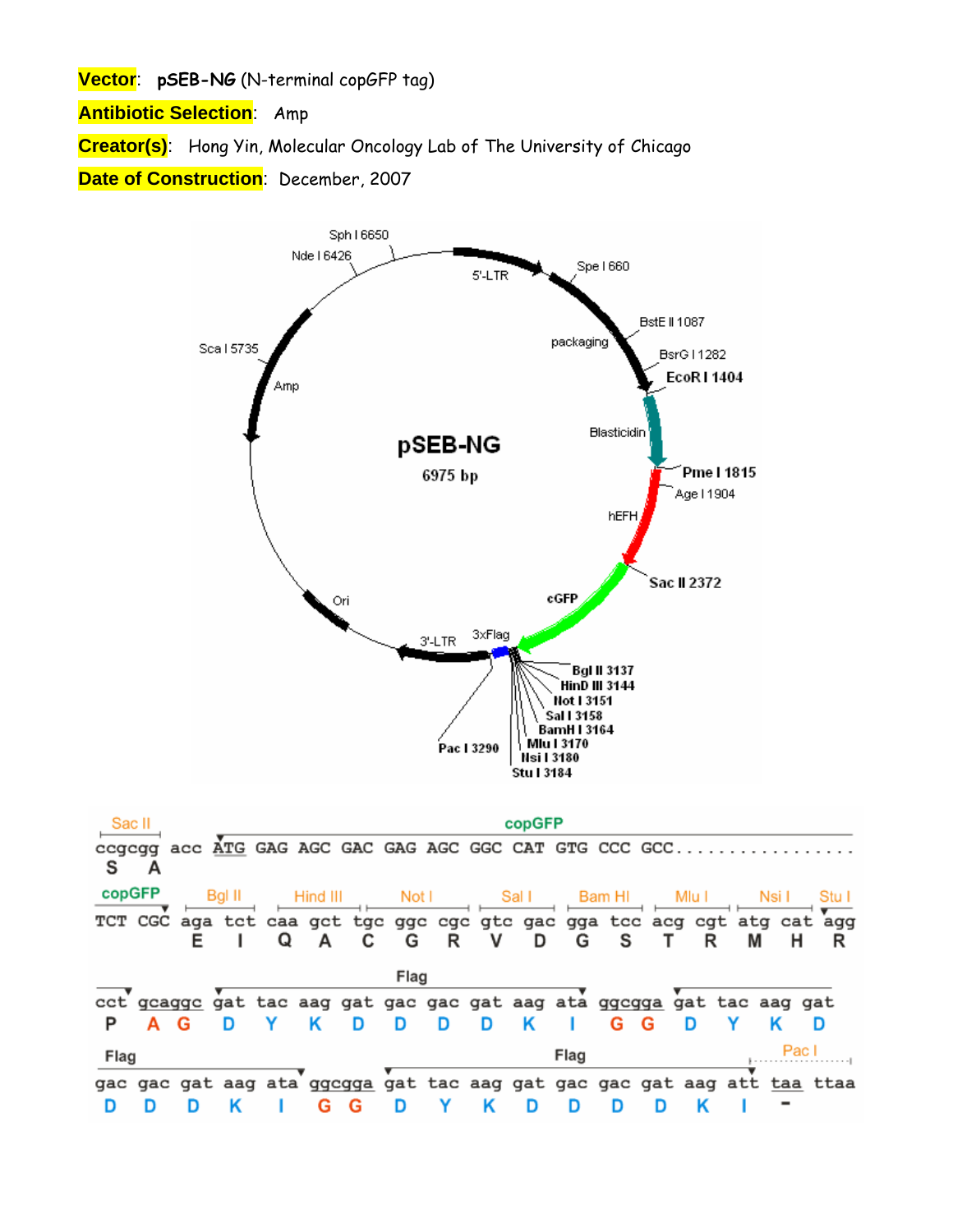## **pSEB-NG (N-terminal copGFP tag) Full-Length Sequence**

TGAAAGACCC CACCTGTAGG TTTGGCAAGC TAGCTTAAGT AACGCCATTT TGCAAGGCATGGAAAATACATAACTGAGAA TAGAGAAGTT AGATCAAGG TTAGGAACAGAGAGACAGCAGAATATGGGCCAAACAGGATATCTGTGGTAAGCAGTTCCTCCCCGGCTCAGGGCCAAGAACAGATGGTCCCCAGATGCGGTCCCGC CCTCAGCAGTTTCTAGAGAACCATCAGATGTTTCCAGGGTGCCCCAAGGACCTGAAATGACCCTGTGCCTTATTTGAACTAACCAATCAGTTCGCTTCTCGCTTCT GTTCGCGCGCTTCTGCTCCCCGAGCTCAATAAAAGAGCCCACAACCCCTCACTCGGCGCGCCAGTCCTCCGATAGACTGCGTCGCCCGGGTACCCGTATTCCCAAT AAAGCCTCTTG CTGTTTGCAT CCGAATCGTG GACTCGCTGA TCCTTGGGAG GGTCTCCTCAGATTGATTGACTGCCCACCTCGGGGGTCTTTCATTTGGAG GTTCCACCGA GATTTGGAGACCCCTGCCCA GGGACCACCGACCCCCCCGC CGGGAGGTAA GCTGGCCAGC GGTCGTTTCGTGTCTGTCTC TGTCTTTGTG CGTGTTTGTGCCGGCATCTAATGTTTGCGCCTGCGTCTGTACTAGTTAGCTAACTAGCTCTGTATCTGGCGGACCCGTGGTGGAACTGACGAGTTCTGAACACCCG GCCG CAACCCTGGG AGACGTCCCAGGGACTTTGGGGGCCGTTTTTGTGGCCCGACCTGAGGAAGGGAGTCGATGTGGAATCCGACCCCGTCAGGATATGTGGTT CTGGTAGGAGACGAGAACCT AAAACAGTTC CCGCCTCCGT CTGAATTTTTGCTTTCGGTT TGGAACCGAAGCCGCGCGTC TTGTCTGCTG CAGCGCTGCA GCATCGTTCT GTGTTGTCTC TGTCTGACTGTGTTTCTGTA TTTGTCTGAA AATTAGGGCC AGACTGTTAC CACTCCCTTAAGTTTGACCTTAGGTCACTG GAAAGATGTCGAGCGGATCG CTCACAACCA GTCGGTAGAT GTCAAGAAGAGACGTTGGGT TACCTTCTGC TCTGCAGAAT GGCCAACCTTTAACGTCGGA TGGCCGCGAGACGGCACCTT TAACCGAGAC CTCATCACCC AGGTTAAGAT CAAGGTCTTT TCACCTGGCCCGCATGGACA CCCAGACCAGGTCCCCTACA TCGTGACCTG GGAAGCCTTG GCTTTTGACCCCCCTCCCTG GGTCAAGCCCTTTGTACACC CTAAGCCTCC GCCTCCTCTT CCTCCATCCGCCCCGTCTCT CCCCCTTGAACCTCCTCGTTCGACCCCGCCTCGATCCTCCCTTTATCCAGCCCTCACTCCTTCTCTAGGCGCCG**GAATTC**ACCATGGCCAAGCCTTTGTCTCAAGA AGAATCCACCCTCATTGAAAGAGCAACGGCTACAATCAACAGCATCCCCATCTCTGAAGACTACAGCGTCGCCAGCGCAGCTCTCTCTAGCGACGGCCGCATCTTC ACTGGTGTCAATGTATATCATTTTACTGGGGGACCTTGTGCAGAACTCGTGGTGCTGGGCACTGCTGCTGCTGCGGCAGCTGGCAACCTGACTTGTATCGTCGCGA TCGGAAATGAGAACAGGGGCATCTTGAGCCCCTGCGGACGGTGCCGACAGGTGCTTCTCGATCTGCATCCTGGGATCAAAGCCATAGTGAAGGACAGTGATGGACA GCCGACGGCAGTTGGGATTCGTGAATTGCTGCCCTCTGGTTATGTGTGGGAGGGCtaa**gtttaaacatgcag**CGCTCCGGTGCCCGTCAGTGGGCAGAGCGCACAT CGCCCACAGTCCCCGAGAAGTTGGGGGGAGGGGTCGGCAATTGAACCGGTGCCTAGAGAAGGTGGCGCGGGGTAAACTGGGAAAGTGATGTCGTGTACTGGCTCCG CCTTTTTCCCGAGGGTGGGGGAGAACCGTATATAAGTGCAGTAGTCGCCGTGAACGTTCTTTTTCGCAACGGGTTTGCCGCCAGAACACAGCTGAAGCTAGCTTCG AGGGGCTCGCATCTCTCCTTCACGCGCCCGCCGCCCTACCTGAGGCCGCCATCCACGCCGGTTGAGTCGCGTTCTGCCGCCTCCCGCCTGTGGTGCCTCCTGAACT GCGTCCGCCGTCTAGGTAAGTTTAAAGCTCAGGTCGAGACCGGGCCTTTGTCCGGCGCTCCCTTGGAGCCTACCTAGACTCAGCCGGCTCTCCACGCTTTGCCTGA CCCTGCTTGCTCAACTCTACGTCTTTGTTTCGTTTTCTGTTCTGCGCCGTTACAGATCCAAGCTGTGACCGGCGCCTAC **atcgat ccgcgg ACC ATG**GAGAGCGACGAGAGCGGCCATGTGCCCGCCATGGAGATCGAGTGCCGCATCACCGGCACCCTGAACGGCGTGGAGTTCGAGCTGGTGGGCGGCGGAGAGGGCA CCCCCAAGCAGGGCCGCATGACCAACAAGATGAAGAGCACCAAAGGCGCCCTGACCTTCAGCCCCTACCTGCTGAGCCACGTGATGGGCTACGGCTTCTACCACTT CGGCACCTACCCCAGCGGCTACGAGAACCCCTTCCTGCACGCCATCAACAACGGCGGCTACACCAACACCCGCATCGAGAAGTACGAGGACGGCGGCGTGCTGCAC GTGAGCTTCAGCTACCGCTACGAGGCCGGCCGCGTGATCGGCGACTTCAAGGTGGTGGGCACCGGCTTCCCCGAGGACAGCGTGATCTTCACCGACAAGATCATCC GCAGCAACGCCACCGTGGAGCACCTGCACCCCATGGGCGATAACGTGCTGGTGGGCAGCTTCGCCCGCACCTTCAGCCTGCGCGACGGCGGCTACTACAGCTTCGT GGTGGACAGCCACATGCACTTCAAGAGCGCCATCCACCCCAGCATCCTGCAGAACGGGGGCCCCATGTTCGCCTTCCGCCGCGTGGAGGAGCTGCACAGCAACACC GAGCTGGGCATCGTGGAGTACCAGCACGCCTTCAAGACCCCCATCGCCTTCGCCAGATCCCGCGCTCAGTCGTCCAATTCTGCCGTGGACGGCACCGCCGGACCCG GCTCCACCGGATCTCGC **AGAtct Caagctt gcgg ccg cgt cga cgg atc cA CGC GT atgcat AGGCCT** gcaggc gat tac aag gat ga<mark>c gac gat aag ata ggcgga</mark> gat tac aag gat gac gac gat aag ata <mark>ggcgga</mark> gat tac aag gat gac gac gat aag atTTAATTA **CGAT**AAAATAAAAGATTTTATTTAGTCTCCAGAAAAAGGGGGGAATGAAAGACCCCACCTGTAGGTTTGGCAAGCTAGCTTAAGTAACGCCATTTTGCAAGGCATG

GAAAATACATAACTGAGAATAGAGAAGTTCAGATCAAGGTTAGGAACAGAGAGACAGCAGAATATGGGCCAAACAGGATATCTGTGGTAAGCAGTTCCTGCCCCGG CTCAGGGCCAAGAACAGATGGTCCCCAGATGCGGTCCCGCCCTCAGCAGTTTCTAGAGAACCATCAGATGTTTCCAGGGTGCCCCAAGGACCTGAAATGACCCTGT GCCTTATTTGAACTAACCAATCAGTTCGCTTCTCGCTTCTGTTCGCGCGCTTCTGCTCCCCGAGCTCAATAAAAGAGCCCACAACCCCTCACTCGGCGCGCCAGTC CTCCGATAGACTGCGTCGCCCGGGTACCCGTGTATCCAATAAACCCTCTTGCAGTTGCATCCGACTTGTGGTCTCGCTGTTCCTTGGGAGGGTCTCCTCTGAGTGA TTGACTACCCGTCAGCGGGGGTCTTTCATGGGTAACAGTTTCTTGAAGTTGGAGAACAACATTCTGAGGGTAGGAGTCGAATATTAAGTAATCCTGACTCAATTAG CCACTGTTTTGAATCCACATACTCCAATACTCCTGAAATAGTTCATTATGGACAGCGCAGAAGAGCTGGGGAGAATTAATTCGTAATCATGGTCATAGCTGTTTCC TGTGTGAAATTGTTATCCGCTCACAATTCCACACAACATACGAGCCGGAAGCATAAAGTGTAAAGCCTGGGGTGCCTAATGAGTGAGCTAACTCACATTAATTGCG TTGCGCTCACTGCCCGCTTTCCAGTCGGGAAACCTGTCGTGCCAGCTGCATTAATGAATCGGCCAACGCGCGGGGAGAGGCGGTTTGCGTATTGGGCG CTCTTCCGCT TCCTCGCTCA CTGACTCGCTGCGCTCGGTC GTTCGGCTGCGGCGAGCGGTATCAGCTCACTCAAAGGCGGTAATACGGTTATCCACAGAA TCAGGGGATAACGCAGGAAA GAACATGTGAGCAAAAGGCC AGCAAAAGGC CAGGAACCGT AAAAAGGCCGCGTTGCTGGC GTTTTTCCATAGGCTCCGCC CCCCTGACGA GCATCACAAA AATCGACGCTCAAGTCAGAG GTGGCGAAAC CCGACAGGAC TATAAAGATACCAGGCGTTT CCCCCTGGAAGCTCCCTCGT GCGCTCTCCT GTTCCGACCC TGCCGCTTAC CGGATACCTG TCCGCCTTTCTCCCTTCGGG AAGCGTGGCGCTTTCTCATA GCTCACGCTGTAGGTATCTC AGTTCGGTGTAGGTCGTTCG CTCCAAGCTGGGCTGTGTGC ACGAACCCCC CGTTCAGCCC GACCGCTGCGCCTTATCCGG TAACTATCGT CTTGAGTCCA ACCCGGTAAGACACGACTTA TCGCCACTGGCAGCAGCCAC TGGTAACAGG ATTAGCAGAG CGAGGTATGT AGGCGGTGCT ACAGAGTTCTTGAAGTGGTG GCCTAACTACGGCTACACTA GAAGGACAGT ATTTGGTATC TGCGCTCTGCTGAAGCCAGT TACCTTCGGAAAAAGAGTTG GTAGCTCTTG ATCCGGCAAA CAAACCACCGCTGGTAGCGG TGGTTTTTTT GTTTGCAAGC AGCAGATTACGCGCAGAAAA AAAGGATCTCAAGAAGATCC TTTGATCTTT TCTACGGGGT CTGACGCTCA GTGGAACGAA AACTCACGTTAAGGGATTTT GGTCATGAGATTATCAAAAA GGATCTTCAC CTAGATCCTT TTAAATTAAAAATGAAGTTT TAAATCAATCTAAAGTATAT ATGAGTAAAC TTGGTCTGAC AGTTACCAATGCTTAATCAG TGAGGCACCT ATCTCAGCGA TCTGTCTATTTCGTTCATCC ATAGTTGCCTGACTCCCCGT CGTGTAGATA ACTACGATAC GGGAGGGCTT ACCATCTGGC CCCAGTGCTGCAATGATACC GCGAGACCCACGCTCACCGG CTCCAGATTT ATCAGCAATA AACCAGCCAGCCGGAAGGGC CGAGCGCAGAAGTGGTCCTG CAACTTTATC CGCCTCCATC CAGTCTATTAATTGTTGCCG GGAAGCTAGA GTAAGTAGTT CGCCAGTTAATAGTTTGCGC AACGTTGTTGCCATTGCTAC AGGCATCGTG GTGTCACGCT CGTCGTTTGGTATGGCTTCA TTCAGCTCCGGTTCCCAACG ATCAAGGCGA GTTACATGAT CCCCCATGTT GTGCAAAAAA GCGGTTAGCTCCTTCGGTCC TCCGATCGTTGTCAGAAGTA AGTTGGCCGC AGTGTTATCA CTCATGGTTATGGCAGCACT GCATAATTCT CTTACTGTCA TGCCATCCGTAAGATGCTTT TCTGTGACTGGTGAGTACTC AACCAAGTCA TTCTGAGAAT AGTGTATGCG GCGACCGAGT TGCTCTTGCCCGGCGTCAAT ACGGGATAAT ACCGCGCCACATAGCAGAACTTTAAAAGTG CTCATCATTGGAAAACGTTC TTCGGGGCGAAAACTCTCAA GGATCTTACC GCTGTTGAGA TCCAGTTCGATGTAACCCAC TCGTGCACCC AACTGATCTT CAGCATCTTTTACTTTCACC AGCGTTTCTGGGTGAGCAAA AACAGGAAGG CAAAATGCCG CAAAAAAGGG AATAAGGGCG ACACGGAAATGTTGAATACT CATACTCTTC CTTTTTCAAT ATTATTGAAG CATTTATCAG GGTTATTGTCTCATGAGCGG ATACATATTTGAATGTATTT AGAAAAATAAACAAATAGGG GTTCCGCGCACATTTCCCCG AAAAGTGCCA CCTGACGTCT AAGAAACCATTATTATCATG ACATTAACCTATAAAAATAG GCGTATCACG AGGCCCTTTC GTCTCGCGCG TTTCGGTGAT GACGGTGAAAACCTCTGACA CATGCAGCTC CCGGAGACGG TCACAGCTTG TCTGTAAGCGGATGCCGGGAGCAGACAAGC CCGTCAGGGCGCGTCAGCGG GTGTTGGCGG GTGTCGGGGC TGGCTTAACTATGCGGCATC AGAGCAGATT GTACTGAGAG TGCACCATATGCGGTGTGAA ATACCGCACAGATGCGTAAG GAGAAAATAC CGCATCAGGC GCCATTCGCC ATTCAGGCTG CGCAACTGTTGGGAAGGGCG ATCGGTGCGGGCCTCTTCGC TATTACGCCA GCTGGCGAAA GGGGGATGTGCTGCAAGGCG ATTAAGTTGGGTAACGCCAG GGTTTTCCCA GTCACGACGT TGTAAAACGACGGCGCAAGG AATGGTGCAT GCAAGGAGAT GGCGCCCAACAGTCCCCCGG CCACGGGGCCTGCCACCATA CCCACGCCGA AACAAGCGCT CATGAGCCCGAAGTGGCGAG CCCGATCTTCCCCATCGGTG ATGTCGGCGA TATAGGCGCC AGCAACCGCA CCTGTGGCGC CGGTGATGCCGGCCACGATG CGTCCGGCGTAGAGGCGATT AGTCCAATTT GTTAAAGACA GGATATCAGTGGTCCAGGCT CTAGTTTTGA CTCAACAATA TCACCAGCTGAAGCCTATAG AGTACGAGCCATAGATAAAA TAAAAGATTT TATTTAGTCT CCAGAAAAAG GGGGGAA

|       |          | Unique enzymes in pSEB-NG: | Bst.R TT | G`GTNAC.C   | 1087 |
|-------|----------|----------------------------|----------|-------------|------|
|       |          |                            | BsrG T   | T`GTAC.A    | 1282 |
| Spe I |          | 660                        | ECOR I   | G`AATT.C    | 1404 |
|       | A`CTAG.T |                            | Bby TT   | GAAGAC 7/11 | 1497 |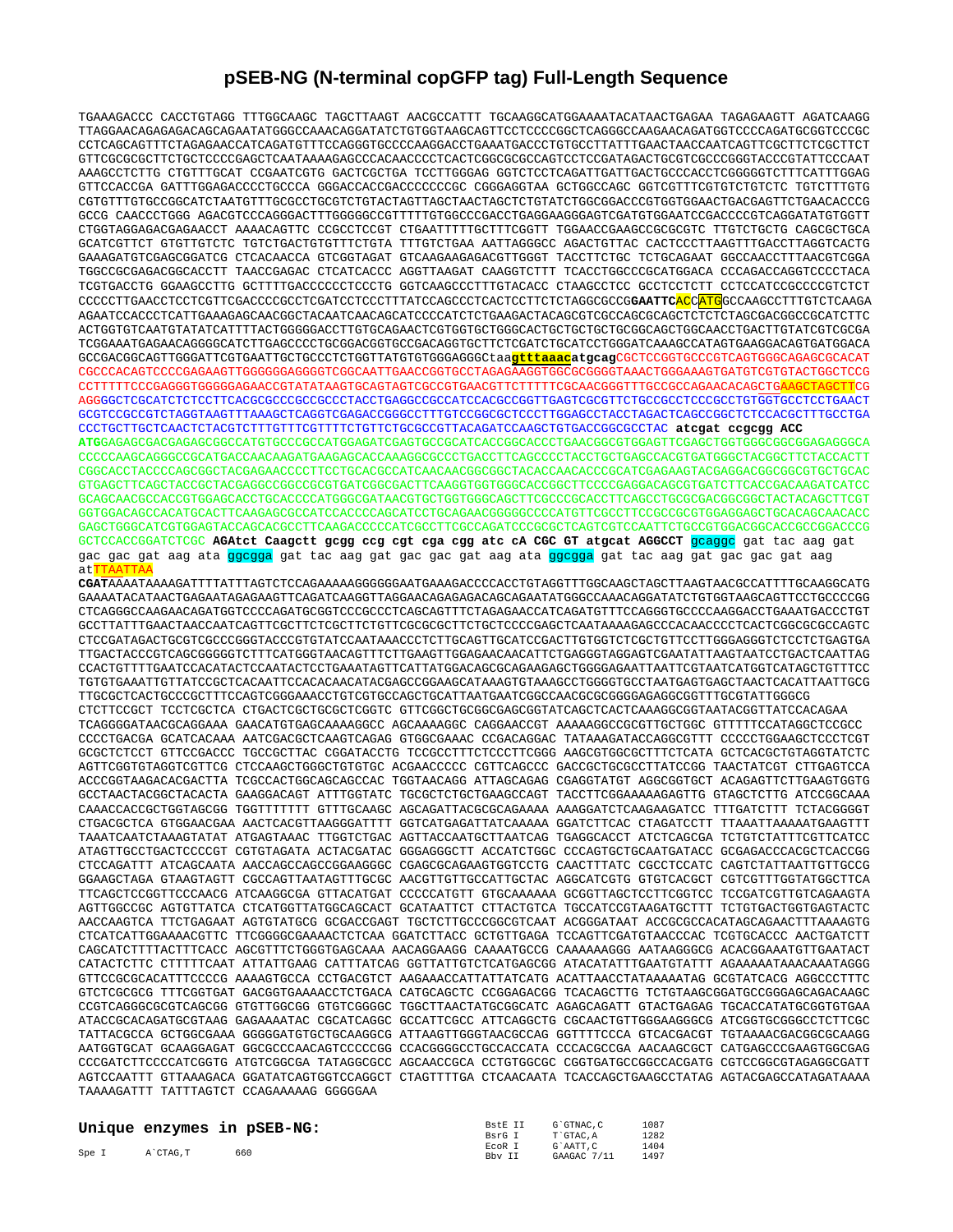| Bbs I                           |                           | GAAGAC 8/12          | 1498                   |              |                                              |                       |            | 1687         | 1832         | 1907         | 2163         |
|---------------------------------|---------------------------|----------------------|------------------------|--------------|----------------------------------------------|-----------------------|------------|--------------|--------------|--------------|--------------|
| Nru I<br>BsaB I                 | TCG CGA                   | <b>GATNN   NNATC</b> | 1644<br>1711           |              |                                              |                       |            | 2354<br>2591 | 2435<br>2753 | 2480<br>3104 | 2528<br>3583 |
| Pme I                           | CTTT AAAC                 |                      | 1815                   |              |                                              |                       |            | 3740         | 4106         | 5203         | 6477         |
| Mun I                           | C`AATT, G                 |                      | 1897                   |              |                                              |                       |            | 6660         | 6774         | 6795         |              |
| Age I                           | A`CCGG, T                 |                      | 1904                   |              |                                              | Ban II                | (9)        | 338          | 351          | 1677         | 2078         |
| Cla I<br>Sac II                 | AT CG, AT<br>CC, GC `GG   |                      | 2364<br>2372           |              |                                              |                       |            | 2969<br>6741 | 3677         | 3690         | 6727         |
| Blp I                           | GC `TNA, GC               |                      | 2555                   |              |                                              | Bbe I                 | (7)        | 1401         | 2358         | 2532         | 6481         |
| Esp I                           | GC `TNA, GC               |                      | 2555                   |              |                                              |                       |            | 6664         | 6778         | 6799         |              |
| PflM I                          |                           | CCAN, NNN `NTGG      | 2566                   |              |                                              | Bbs I                 | (1)        | 1498         |              |              |              |
| Fse I<br>Bsp120 I               | GG, CCGG 'CC<br>G`GGCC, C |                      | 2724<br>2965           |              |                                              | Bbv I                 | (12)       | 931<br>1834  | 939<br>2814  | 1524<br>2868 | 1629<br>4781 |
| Apa I                           | G, GGCC `C                |                      | 2969                   |              |                                              |                       |            | 4784         | 4990         | 5684         | 6295         |
| Xcm I                           |                           |                      | CCANNNN, N'NNNNTGG3094 |              |                                              | Bby II                | (1)        | 1497         |              |              |              |
| Bgl II                          | A GATC, T                 |                      | 3137                   |              |                                              | Bcn I                 | (16)       | 164          | 399          | 400          | 571          |
| HinD III                        | A`AGCT, T                 |                      | 3144                   |              |                                              |                       |            | 724          | 2219         | 3118         | 3503         |
| Not I<br>Sal I                  | GC 'GGCC, GC<br>G`TCGA, C |                      | 3151<br>3158           |              |                                              |                       |            | 3738<br>5790 | 3739<br>6291 | 4743<br>6326 | 5439<br>6677 |
| Acc I                           | GT `MK, AC                |                      | 3159                   |              |                                              | Bfa I                 | (16)       | 31           | 219          | 661          | 673          |
| HinC II                         | GTY RAC                   |                      | 3160                   |              |                                              |                       |            | 1394         | 1522         | 1912         | 2063         |
| Hind II                         | GTY RAC                   |                      | 3160                   |              |                                              |                       |            | 2189         | 2251         | 3368         | 3558         |
| BamH I                          | $G$ $GATC$ , $C$          |                      | 3164                   |              |                                              |                       |            | 4857         | 5110         | 5445         | 6880         |
| Mlu I<br>Nsi I                  | A CGCG, T<br>A, TGCA`T    |                      | 3170<br>3180           |              |                                              | Bgl I<br>Bgl II       | (2)<br>(1) | 5375<br>3137 | 6493         |              |              |
| Stu I                           | AGG CCT                   |                      | 3184                   |              |                                              | Blp I                 | (1)        | 2555         |              |              |              |
| Pac I                           | TTA, AT`TAA               |                      | 3290                   |              |                                              | Bpm I                 | (3)        | 3305         | 5325         | 6943         |              |
| Sca I                           | AGT ACT                   |                      | 5735                   |              |                                              | Bsa I                 | (7)        | 476          | 530          | 1149         | 2207         |
| Nde I                           | CA`TA, TG                 |                      | 6426                   |              |                                              |                       |            | 3793         | 3814         | 5316         |              |
| Sph I<br>Number of enzymes = 35 | G, CATG C                 |                      | 6650                   |              |                                              | BsaA I<br>BsaB I      | (2)<br>(1) | 2563<br>1711 | 2695         |              |              |
|                                 |                           |                      |                        |              |                                              | BsaH I                | (10)       | 742          | 1398         | 2355         | 2529         |
|                                 |                           |                      |                        |              | The following enzymes do not cut in pSEB-NG: |                       |            | 5792         | 6174         | 6478         | 6661         |
|                                 |                           |                      |                        |              |                                              |                       |            | 6775         | 6796         |              |              |
| Avr II                          | Bcl I                     |                      | BsiC I                 | BsiW I       | Bsm I                                        | BsaJ I                | (39)       | 161<br>461   | 240<br>497   | 250<br>546   | 397<br>547   |
| BspM II                         | Bst1107 I                 |                      | BstB I                 | BstX I       | Dra III                                      |                       |            | 694          | 733          | 734          | 746          |
| Hpa I                           | PaeR7 I                   |                      | Rsr II                 | Sfi I        | SnaB I                                       |                       |            | 747          | 1167         | 1236         | 1245         |
| pSEB-NG: sites sorted by name:  |                           |                      |                        |              |                                              |                       |            | 1265         | 1266         | 1411         | 1716         |
|                                 |                           |                      |                        |              |                                              |                       |            | 1974         | 2238         | 2369         | 2376         |
| Aat II                          | (2)                       | 745                  | 6177                   |              |                                              |                       |            | 2409<br>3096 | 2766<br>3500 | 2814<br>3579 | 2832<br>3589 |
| Acc I                           | (1)                       | 3159                 |                        |              |                                              |                       |            | 3736         | 3799         | 4101         | 4522         |
| Acc65 I                         | (2)                       | 401                  | 3740                   |              |                                              |                       |            | 6596         | 6674         | 6680         |              |
| Aci I                           | (89)                      | 197<br>688           | 203<br>727             | 566<br>860   | 588<br>901                                   | BsaW I                | (6)        | 1829         | 1904         | 3125         | 4568         |
|                                 |                           | 1042                 | 1133                   | 1199         | 1298                                         |                       |            | 4715         | 5546         |              |              |
|                                 |                           | 1317                 | 1355                   | 1532         | 1614                                         | BseR I                | (5)        | 464<br>3802  | 1293         | 1332         | 3008         |
|                                 |                           | 1681                 | 1926                   | 1963         | 2043                                         | Bsg I                 | (6)        | 1600         | 2022         | 2609         | 2675         |
|                                 |                           | 2099<br>2155         | 2102                   | 2117         | 2148<br>2371                                 |                       |            | 2810         | 2984         |              |              |
|                                 |                           | 2394                 | 2182<br>2406           | 2369<br>2425 | 2469                                         | BsiE I                | (11)       | 592          | 727          | 1532         | 1648         |
|                                 |                           | 2472                 | 2497                   | 2604         | 2643                                         |                       |            | 2725         | 3154         | 4278         | 4702         |
|                                 |                           | 2659                 | 2682                   | 2710         | 2725                                         | BsiHKA I              | (8)        | 5625<br>338  | 5774<br>2522 | 6521<br>2823 | 3677         |
|                                 |                           | 2800                 | 2866                   | 2889         | 2983                                         |                       |            | 4680         | 5841         | 5926         | 6423         |
|                                 |                           | 2986                 | 3073                   | 3108         | 3150                                         | BsmA I                | (22)       | 107          | 475          | 531          | 609          |
|                                 |                           | 3154<br>3542         | 3222<br>3838           | 3255<br>4052 | 3536<br>4155                                 |                       |            | 734          | 832          | 949          | 1073         |
|                                 |                           | 4211                 | 4221                   | 4245         | 4288                                         |                       |            | 1132<br>2208 | 1150<br>3322 | 1328<br>3445 | 1431<br>3792 |
|                                 |                           | 4295                 | 4316                   | 4407         | 4435                                         |                       |            | 3813         | 5317         | 6091         | 6244         |
|                                 |                           | 4562                 | 4581                   | 4702         | 4812                                         |                       |            | 6288         | 6960         |              |              |
|                                 |                           | 4947                 | 4956                   | 5318         | 5409                                         | BsmB I                | (7)        | 733          | 831          | 1072         | 1131         |
|                                 |                           | 5600<br>5888         | 5646<br>5997           | 5767<br>6096 | 5811<br>6143                                 |                       |            | 1329         | 6245         | 6287         |              |
|                                 |                           | 6317                 | 6356                   | 6366         | 6392                                         | BsmF I                | (11)       | 172<br>764   | 185<br>1205  | 564<br>1585  | 729<br>1853  |
|                                 |                           | 6430                 | 6443                   | 6469         | 6526                                         |                       |            | 3511         | 3524         | 6656         |              |
|                                 |                           | 6785                 |                        |              |                                              | BsoF I                | (55)       | 727          | 901          | 917          | 920          |
| Afl II<br>Afl III               | (3)<br>(2)                | 35<br>3170           | 1006<br>4362           | 3372         |                                              |                       |            | 925          | 928          | 1133         | 1513         |
| Age I                           | (1)                       | 1904                 |                        |              |                                              |                       |            | 1532         | 1606         | 1609         | 1612         |
| Aha II                          | $(10)$ 742                |                      | 1398                   | 2355         | 2529                                         |                       |            | 1615<br>2043 | 1618<br>2102 | 1782<br>2117 | 1823<br>2148 |
|                                 |                           | 5792                 | 6174                   | 6478         | 6661                                         |                       |            | 2395         | 2425         | 2470         | 2497         |
| Ahd I                           | (4)                       | 6775<br>1020         | 6796<br>3785           | 3831         | 5255                                         |                       |            | 2605         | 2644         | 2683         | 2690         |
| Alu I                           | (40)                      | 30                   | 34                     | 336          | 580                                          |                       |            | 2725         | 2803         | 2857         | 2890         |
|                                 |                           | 668                  | 676                    | 1515         | 1620                                         |                       |            | 2986<br>4187 | 2999<br>4268 | 3151<br>4286 | 3154<br>4289 |
|                                 |                           | 2056                 | 2062                   | 2066         | 2204                                         |                       |            | 4407         | 4562         | 4705         | 4770         |
|                                 |                           | 2345                 | 2461                   | 2700         | 2706                                         |                       |            | 4773         | 4979         | 5307         | 5646         |
|                                 |                           | 2859<br>3146         | 2901<br>3367           | 2998<br>3371 | 3016<br>3675                                 |                       |            | 5673         | 5768         | 5997         | 6284         |
|                                 |                           | 3994                 | 4027                   | 4122         | 4186                                         |                       |            | 6393         | 6497         | 6570         |              |
|                                 |                           | 4304                 | 4530                   | 4620         | 4666                                         | Bsp120 I<br>Bsp1286 I | (1)<br>(2) | 2965<br>2522 | 2823         |              |              |
|                                 |                           | 4923                 | 5444                   | 5544         | 5607                                         | BspH I                | (4)        | 5082         | 6090         | 6195         | 6719         |
|                                 |                           | 6286                 | 6305                   | 6550         | 6906                                         | BspM I                | (2)        | 2559         | 2832         |              |              |
| Alw I                           | $(18)$ 453                | 2333                 | 1051<br>2361           | 1357<br>3064 | 1727<br>3135                                 | Bsr I                 | (18)       | 374          | 1030         | 1058         | 1546         |
|                                 |                           | 3160                 | 3171                   | 4924         | 5010                                         |                       |            | 1570         | 1939         | 1960         | 3713         |
|                                 |                           | 5010                 | 5107                   | 5108         | 5572                                         |                       |            | 4163<br>5302 | 4769<br>5420 | 4782<br>5463 | 4896<br>5730 |
|                                 |                           | 5887                 | 5893                   |              |                                              |                       |            | 5902         | 6608         |              |              |
| AlwN I                          | (2)<br>(1)                | 3496                 | 4778                   |              |                                              | BsrB I                | (5)        | 1042         | 2394         | 4054         | 4295         |
| Apa I<br>ApaL I                 | (3)                       | 2969<br>4676         | 5922                   | 6419         |                                              |                       |            | 6096         |              |              |              |
| Apo I                           | (2)                       | 872                  | 1404                   |              |                                              | BsrD I<br>BsrG I      | (2)<br>(1) | 5316<br>1282 | 5490         |              |              |
| Asc I                           | (2)                       | 368                  | 3707                   |              |                                              | BssH II               | (4)        | 317          | 368          | 3656         | 3707         |
| Ase I                           | (4)                       | 4005                 | 4133                   | 4192         | 5427                                         | BssS I                | (4)        | 1587         | 4535         | 5919         | 6226         |
| Asp718<br>Ava I                 | (2)<br>(8)                | 401<br>331           | 3740<br>397            | 498          | 1871                                         | BstE II               | (1)        | 1087         |              |              |              |
|                                 |                           | 1973                 | 2765                   | 3670         | 3736                                         | BstN I                | (17)       | 241          | 548          | 735<br>1217  | 748          |
| Ava II                          | $(15)$ 186                |                      | 199                    | 254          | 551                                          |                       |            | 1169<br>1267 | 1194<br>1717 | 3580         | 1237<br>4102 |
|                                 |                           | 690                  | 1219                   | 1572         | 2373                                         |                       |            | 4390         | 4511         | 4524         | 6597         |
|                                 |                           | 3113                 | 3525                   | 3538         | 3593                                         |                       |            | 6874         |              |              |              |
| BamH I                          | (1)                       | 5393<br>3164         | 5615                   | 6870         |                                              | BstU I                | (30)       | 317          | 319          | 370          | 903          |
| Ban I                           | (23) 244                  |                      | 401                    | 1142         | 1397                                         |                       |            | 905          | 1135         | 1644         | 1926         |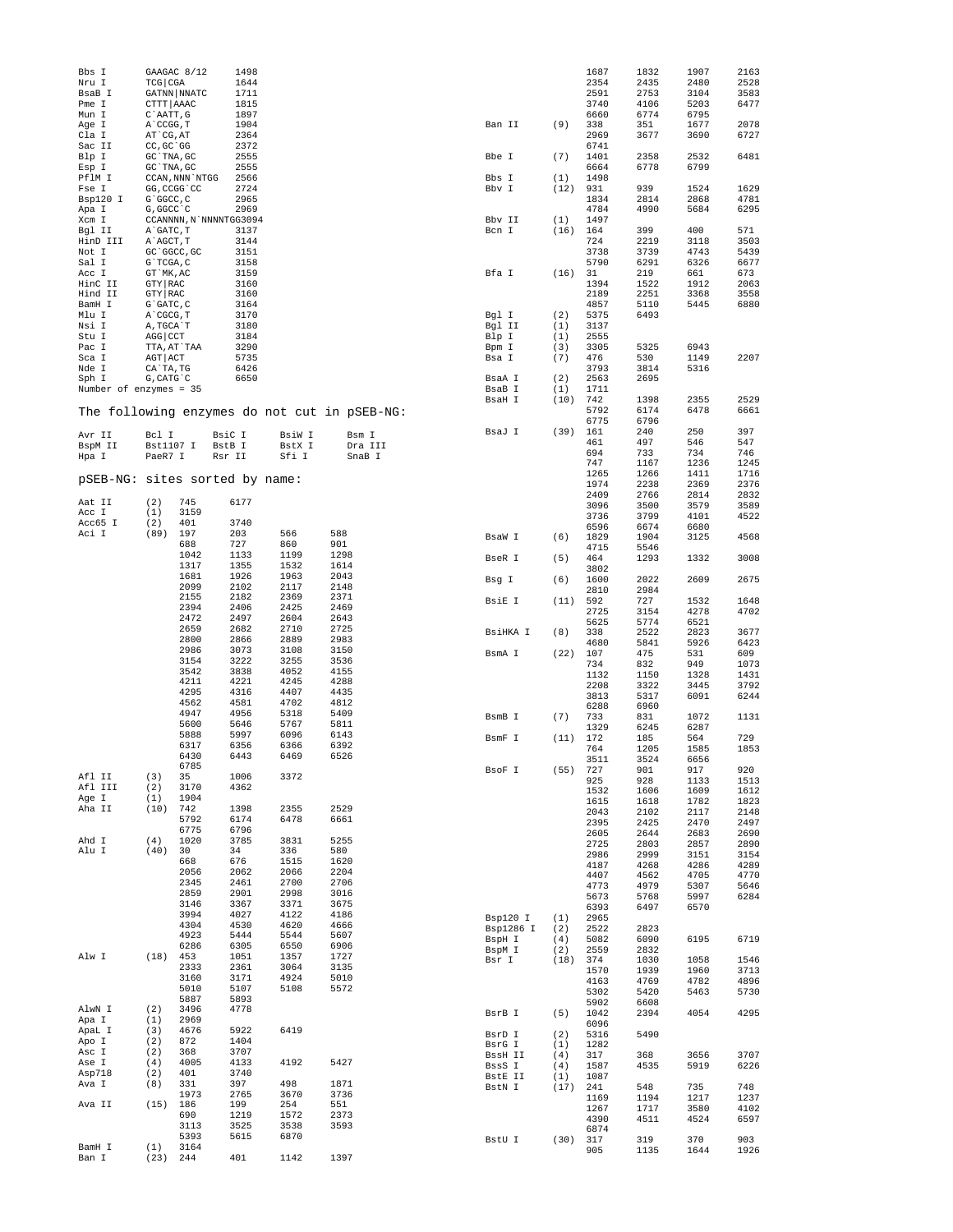|           |            | 2095 | 2140 | 2371 | 2727 | Fsp I   |          | (2)  | 5477     | 6500 |      |      |
|-----------|------------|------|------|------|------|---------|----------|------|----------|------|------|------|
|           |            | 2883 | 2988 | 3075 | 3156 | Gdi II  |          | (14) | 723      | 725  | 1129 | 1528 |
|           |            | 3172 | 3656 | 3658 | 3709 |         |          |      | 1530     | 2396 | 2721 | 2723 |
|           |            | 4209 | 4211 | 4409 | 4990 |         |          |      | 3150     | 3152 | 4202 | 5642 |
|           |            | 5320 | 5813 | 6145 | 6245 |         |          |      | 6678     | 6810 |      |      |
|           |            | 6247 | 6350 |      |      | Gsu I   |          | (3)  | 3306     | 5326 | 6944 |      |
| BstY I    | (11)       | 2337 | 3068 | 3128 | 3137 | Hae I   |          | (7)  | 584      | 1111 | 1416 | 3184 |
|           |            | 3164 | 5003 | 5014 | 5100 |         |          |      | 4377     | 4388 | 4840 |      |
|           |            | 5112 | 5880 | 5897 |      | Hae II  |          | (14) | 925      | 1401 | 1828 | 2235 |
| Bsu36 I   | (3)        | 781  | 1018 | 2111 |      |         |          |      | 2358     | 2532 | 2937 | 4240 |
| Cac8 I    | (46)       | 28   | 32   | 319  | 370  |         |          |      | 4610     | 6481 | 6664 | 6718 |
|           |            | 582  | 586  | 631  | 650  |         |          |      | 6778     | 6799 |      |      |
|           |            |      |      |      |      |         |          |      |          |      |      |      |
|           |            | 1199 | 1508 | 1622 | 2064 | Hae III |          | (36) | 129      | 173  | 584  | 726  |
|           |            | 2078 | 2099 | 2262 | 2290 |         |          |      | 762      | 774  | 987  | 1111 |
|           |            | 2406 | 2628 | 2687 | 2722 |         |          |      | 1132     | 1197 | 1416 | 1531 |
|           |            | 2866 | 2879 | 3039 | 3148 |         |          |      | 2116     | 2221 | 2397 | 2496 |
|           |            | 3186 | 3190 | 3365 | 3369 |         |          |      | 2720     | 2724 | 2967 | 3153 |
|           |            | 3658 | 3709 | 4155 | 4184 |         |          |      | 3184     | 3467 | 3512 | 4203 |
|           |            | 4293 | 4379 | 4416 | 4976 |         |          |      | 4377     | 4388 | 4406 | 4840 |
|           |            | 5367 | 6380 | 6528 | 6548 |         |          |      | 5298     | 5378 | 5645 | 6232 |
|           |            | 6552 | 6648 | 6689 | 6737 |         |          |      | 6530     | 6679 | 6687 | 6811 |
|           |            | 6779 | 6809 |      |      | Hga I   |          | (12) | 381      | 642  | 895  | 1491 |
| Cfr10 I   | (11) 629   |      | 1904 | 2128 | 2260 |         |          |      | 2168     | 3146 | 3720 | 4472 |
|           |            | 2351 | 2432 | 2720 | 2756 |         |          |      | 5050     | 5782 | 6340 | 6809 |
|           |            | 5335 | 6798 | 6807 |      | HgiA I  |          | (8)  | 338      | 2522 | 2823 | 3677 |
|           |            | 2364 |      |      |      |         |          |      | 4680     |      | 5926 | 6423 |
| Cla I     | (1)        |      |      |      |      |         |          |      |          | 5841 |      |      |
| Csp6 I    | (10)       | 402  | 658  | 1283 | 1954 | HgiE II |          | (2)  | 4941     | 6421 |      |      |
|           |            | 2671 | 3031 | 3741 | 5734 | Hha I   |          | (47) | 319      | 321  | 370  | 372  |
|           |            | 6410 | 6921 |      |      |         |          |      | 648      | 905  | 924  | 1400 |
| Dde I     | (24)       | 75   | 167  | 208  | 476  |         |          |      | 1512     | 1827 | 1854 | 1926 |
|           |            | 781  | 1018 | 1290 | 1808 |         |          |      | 2097     | 2234 | 2329 | 2357 |
|           |            | 2111 | 2205 | 2256 | 2555 |         |          |      | 2531     | 2883 | 2936 | 3077 |
|           |            | 3078 | 3412 | 3506 | 3547 |         |          |      | 3658     | 3660 | 3709 | 3711 |
|           |            | 3816 | 3887 | 4637 | 5046 |         |          |      | 3986     | 4146 | 4211 | 4239 |
|           |            | 5212 | 5752 | 6178 | 6413 |         |          |      | 4272     | 4542 | 4609 | 4709 |
| Dpn I     | (34)       | 94   | 459  | 1046 | 1178 |         |          |      | 4883     | 4992 | 5385 | 5478 |
|           |            | 1363 | 1647 | 1708 | 1722 |         |          |      | 5815     | 6147 | 6247 | 6350 |
|           |            | 2339 | 2367 | 2417 | 2732 |         |          |      | 6480     | 6501 | 6634 | 6663 |
|           |            | 2780 |      |      |      |         |          |      |          |      | 6798 |      |
|           |            |      | 2795 | 3070 | 3130 |         |          |      | 6717     | 6777 |      |      |
|           |            | 3139 | 3166 | 3432 | 4930 | HinC II |          | (1)  | 3160     |      |      |      |
|           |            | 5005 | 5016 | 5024 | 5102 | Hind II |          | (1)  | 3160     |      |      |      |
|           |            | 5114 | 5219 | 5560 | 5578 |         | HinD III | (1)  | 3144     |      |      |      |
|           |            | 5624 | 5882 | 5899 | 5935 | Hinf I  |          | (17) | 442      | 450  | 791  | 802  |
|           |            | 6520 | 6744 |      |      |         |          |      | 1437     | 1769 | 2135 | 2254 |
| DpnII     | (34)       | 92   | 457  | 1044 | 1176 |         |          |      | 3897     | 3919 | 3940 | 4197 |
|           |            | 1361 | 1645 | 1706 | 1720 |         |          |      | 4262     | 4337 | 4733 | 5250 |
|           |            | 2337 | 2365 | 2415 | 2730 |         |          |      | 6888     |      |      |      |
|           |            | 2778 | 2793 | 3068 | 3128 | HinI I  |          | (10) | 742      | 1398 | 2355 | 2529 |
|           |            | 3137 | 3164 | 3430 | 4928 |         |          |      | 5792     | 6174 | 6478 | 6661 |
|           |            | 5003 | 5014 | 5022 | 5100 |         |          |      | 6775     | 6796 |      |      |
|           |            | 5112 | 5217 | 5558 | 5576 | HinP I  |          | (47) | 317      | 319  | 368  | 370  |
|           |            | 5622 | 5880 | 5897 | 5933 |         |          |      | 646      | 903  | 922  | 1398 |
|           |            | 6518 | 6742 |      |      |         |          |      | 1510     | 1825 | 1852 | 1924 |
|           |            |      |      |      |      |         |          |      |          |      |      |      |
| Dra I     | (5)        | 1815 | 2200 | 5121 | 5140 |         |          |      | 2095     | 2232 | 2327 | 2355 |
|           |            | 5832 |      |      |      |         |          |      | 2529     | 2881 | 2934 | 3075 |
| Drd I     | (3)        | 1500 | 4470 | 6339 |      |         |          |      | 3656     | 3658 | 3707 | 3709 |
| Dsa I     | (9)        | 694  | 1411 | 2369 | 2376 |         |          |      | 3984     | 4144 | 4209 | 4237 |
|           |            | 2409 | 2814 | 2832 | 3096 |         |          |      | 4270     | 4540 | 4607 | 4707 |
|           |            | 6680 |      |      |      |         |          |      | 4881     | 4990 | 5383 | 5476 |
| Eae I     | (13) 582   |      | 724  | 1109 | 1130 |         |          |      | 5813     | 6145 | 6245 | 6348 |
|           |            | 1414 | 1529 | 2395 | 2722 |         |          |      | 6478     | 6499 | 6632 | 6661 |
|           |            | 3151 | 4201 | 5643 | 6677 |         |          |      | 6715     | 6775 | 6796 |      |
|           |            | 6809 |      |      |      | Hpa II  |          | (37) | 163      | 398  | 569  | 630  |
| Eag I     | (4)        | 724  | 1529 | 2722 | 3151 |         |          |      | 723      | 1401 | 1830 | 1905 |
| Ear I     | (7)        | 1070 | 1311 | 2510 | 3984 |         |          |      | 2129     | 2217 | 2229 | 2261 |
|           |            | 4246 | 6050 | 6538 |      |         |          |      | 2352     | 2433 | 2721 | 2757 |
| Eco47 III | (3)        | 923  | 1826 | 6716 |      |         |          |      | 3111     | 3117 | 3126 | 3502 |
| Eco57 I   | (8)        | 1509 | 2077 | 2525 | 2687 |         |          |      | 3737     | 4080 | 4569 | 4716 |
|           |            |      |      |      |      |         |          |      |          |      |      |      |
|           |            | 2858 | 4909 | 5923 | 6927 |         |          |      | 4742     | 4932 | 5336 | 5370 |
| Eco72 I   | (2)        | 2563 | 2695 |      |      |         |          |      | 5437     | 5547 | 5789 | 6290 |
| ECON I    | (4)        | 784  | 1392 | 1915 | 2110 |         |          |      | 6324     | 6676 | 6799 | 6808 |
| Eco0109 I | (8)        | 254  | 1219 | 1572 | 2965 |         |          |      | 6823     |      |      |      |
|           |            | 2966 | 3593 | 6231 | 6685 | Hph I   |          | (15) | 1157     | 1183 | 1401 | 2423 |
| EcoR I    | (1)        | 1404 |      |      |      |         |          |      | 2777     | 5099 | 5326 | 5740 |
| ECOR II   | $(17)$ 239 |      | 546  | 733  | 746  |         |          |      | 5948     | 5981 | 6265 | 6274 |
|           |            | 1167 | 1192 | 1215 | 1235 |         |          |      | 6767     | 6812 | 6893 |      |
|           |            | 1265 | 1715 | 3578 | 4100 | Kas I   |          | (7)  | 1397     | 2354 | 2528 | 6477 |
|           |            | 4388 | 4509 | 4522 | 6595 |         |          |      | 6660     | 6774 | 6795 |      |
|           |            | 6872 |      |      |      | Kpn I   |          | (2)  | 405      | 3744 |      |      |
| ECOR V    | (3)        | 140  | 3478 | 6863 |      | Mae I   |          | (16) | 31       | 219  | 661  | 673  |
| Ehe I     | (7)        | 1399 | 2356 | 2530 | 6479 |         |          |      | 1394     | 1522 | 1912 | 2063 |
|           |            | 6662 | 6776 | 6797 |      |         |          |      | 2189     | 2251 | 3368 | 3558 |
| Esp I     | (1)        | 2555 |      |      |      |         |          |      | 4857     | 5110 | 5445 | 6880 |
| Fnu4H I   | $(55)$ 727 |      | 901  | 917  | 920  | Mae II  |          |      | (13) 742 | 1081 | 1122 | 2019 |
|           |            | 925  | 928  | 1133 | 1513 |         |          |      | 2302     | 2562 | 2694 | 2844 |
|           |            |      |      |      |      |         |          |      |          |      |      |      |
|           |            | 1532 | 1606 | 1609 | 1612 |         |          |      | 5065     | 5481 | 5854 | 6174 |
|           |            | 1615 | 1618 | 1782 | 1823 |         |          |      | 6616     |      |      |      |
|           |            | 2043 | 2102 | 2117 | 2148 | Mae III |          | (20) | 39       | 994  | 1022 | 1087 |
|           |            | 2395 | 2425 | 2470 | 2497 |         |          |      | 1231     | 2331 | 2347 | 3376 |
|           |            | 2605 | 2644 | 2683 | 2690 |         |          |      | 3854     | 4718 | 4781 | 4897 |
|           |            | 2725 | 2803 | 2857 | 2890 |         |          |      | 5180     | 5511 | 5569 | 5722 |
|           |            | 2986 | 2999 | 3151 | 3154 |         |          |      | 5910     | 6298 | 6589 | 6609 |
|           |            | 4187 | 4268 | 4286 | 4289 | Mbo I   |          | (34) | 92       | 457  | 1044 | 1176 |
|           |            | 4407 | 4562 | 4705 | 4770 |         |          |      | 1361     | 1645 | 1706 | 1720 |
|           |            | 4773 | 4979 | 5307 | 5646 |         |          |      | 2337     | 2365 | 2415 | 2730 |
|           |            | 5673 | 5768 | 5997 | 6284 |         |          |      | 2778     | 2793 | 3068 | 3128 |
|           |            | 6393 | 6497 | 6570 |      |         |          |      | 3137     | 3164 | 3430 | 4928 |
| Fok I     | $(18)$ 423 |      | 1140 | 1300 | 1464 |         |          |      | 5003     | 5014 | 5022 | 5100 |
|           |            | 1699 | 2107 | 2783 | 2924 |         |          |      | 5112     | 5217 | 5558 | 5576 |
|           |            | 2936 |      | 3248 | 3281 |         |          |      | 5622     |      | 5897 | 5933 |
|           |            |      | 3215 |      |      |         |          |      |          | 5880 |      |      |
|           |            | 3761 | 5221 | 5402 | 5689 |         |          |      | 6518     | 6742 |      |      |
|           |            | 6332 | 6576 |      |      | Mbo II  |          | (16) | 1086     | 1299 | 1445 | 1502 |
| Fse I     | (1)        | 2724 |      |      |      |         |          |      | 1530     | 2526 | 2774 | 4000 |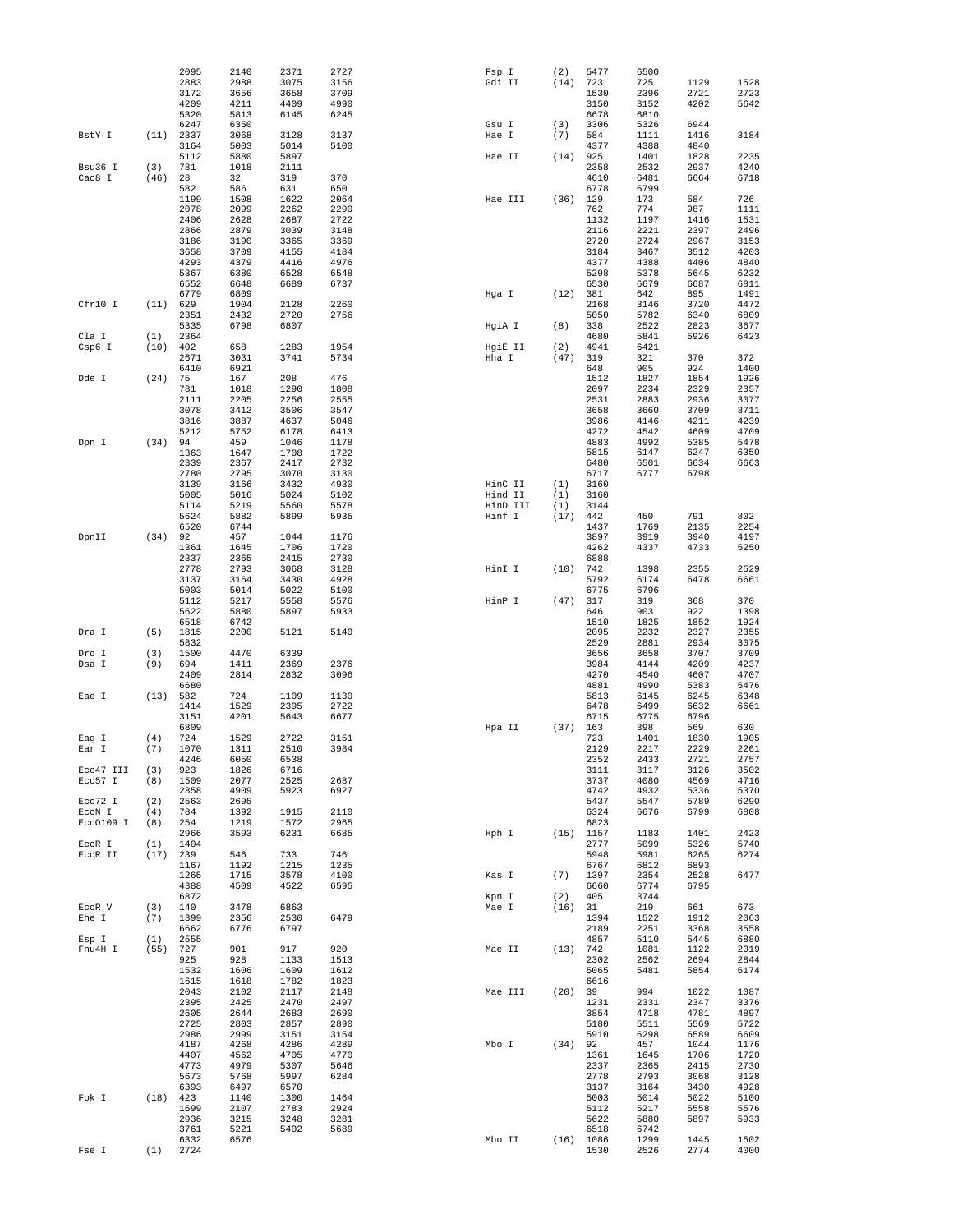|                |            | 4234         | 5023         | 5096         | 5851         | Pst I                  | (5)                                | 921            | 929            | 1105             | 2958                         |
|----------------|------------|--------------|--------------|--------------|--------------|------------------------|------------------------------------|----------------|----------------|------------------|------------------------------|
| Mlu I          | (1)        | 5929<br>3170 | 6038         | 6526         | 6738         | Pvu I                  | (3)                                | 3190<br>1648   | 5625           | 6521             |                              |
| Mme I          | (6)        | 829          | 1106         | 3801         | 3853         | Pvu II                 | (5)                                | 1620           | 2056           | 4186             | 6550                         |
|                |            | 4576         | 4760         |              |              |                        |                                    | 6906           |                |                  |                              |
| Mnl I          | (57)       | 167          | 216          | 368          | 387          | Rsa I                  | (10)                               | 403            | 659            | 1284             | 1955                         |
|                |            | 432          | 460          | 484          | 506          |                        |                                    | 2672           | 3032           | 3742             | 5735                         |
|                |            | 510          | 566          | 776          | 872          |                        |                                    | 6411           | 6922           |                  |                              |
|                |            | 1168         | 1271         | 1304         | 1310         | Sac I                  | (2)                                | 338            | 3677           |                  |                              |
|                |            | 1313         | 1319         | 1349         | 1352         | Sac II                 | (1)                                | 2372           |                |                  |                              |
|                |            | 1367         | 1374         | 1390         | 1454         | Sal I                  | (1)                                | 3158           |                |                  |                              |
|                |            | 1795         | 1796         | 1880         | 1969         | Sap I                  | (3)                                | 2510           | 3984           | 4246             |                              |
|                |            | 2064         | 2106         | 2160         | 2176         | Sau3A I                | (34)                               | 92             | 457            | 1044             | 1176                         |
|                |            | 2470         | 2668         | 2710         | 2761         |                        |                                    | 1361           | 1645           | 1706             | 1720                         |
|                |            | 2986         | 3555         | 3707         | 3726         |                        |                                    | 2337           | 2365           | 2415             | 2730                         |
|                |            | 3771         | 3798         | 3822         | 3882         |                        |                                    | 2778           | 2793           | 3068             | 3128                         |
|                |            | 4211         | 4260         | 4470         | 4543         |                        |                                    | 3137           | 3164           | 3430             | 4928                         |
|                |            | 4794         | 5194         | 5275         | 5421         |                        |                                    | 5003           | 5014           | 5022             | 5100                         |
|                |            | 5627         | 6222         | 6280         | 6540         |                        |                                    | 5112           | 5217           | 5558             | 5576                         |
|                |            | 6824         |              |              |              |                        |                                    | 5622           | 5880           | 5897             | 5933                         |
| Msc I          | (3)        | 584          | 1111         | 1416         |              |                        |                                    | 6518           | 6742           |                  | 199                          |
| Mse I          | (26)       | 36<br>1173   | 1007<br>1814 | 1119<br>2199 | 1149<br>3286 | Sau96 I                | (32)                               | 127<br>254     | 171<br>551     | 186<br>690       | 760                          |
|                |            | 3290         | 3373         | 3907         | 4005         |                        |                                    | 773            | 985            | 1196             | 1219                         |
|                |            | 4133         | 4192         | 5068         | 5120         |                        |                                    | 1572           | 2219           | 2373             | 2494                         |
|                |            | 5125         | 5139         | 5192         | 5427         |                        |                                    | 2965           | 2966           | 3113             | 3465                         |
|                |            | 5466         | 5831         | 6203         | 6384         |                        |                                    | 3510           | 3525           | 3538             | 3593                         |
|                |            | 6581         | 6851         |              |              |                        |                                    | 5297           | 5376           | 5393             | 5615                         |
| Msl I          | (2)        | 5507         | 5666         |              |              |                        |                                    | 6231           | 6528           | 6685             | 6870                         |
| Msp I          | (37)       | 163          | 398          | 569          | 630          | Sca I                  | (1)                                | 5735           |                |                  |                              |
|                |            | 723          | 1401         | 1830         | 1905         | ScrF I                 | (33)                               | 163            | 241            | 398              | 399                          |
|                |            | 2129         | 2217         | 2229         | 2261         |                        |                                    | 548            | 570            | 723              | 735                          |
|                |            | 2352         | 2433         | 2721         | 2757         |                        |                                    | 748            | 1169           | 1194             | 1217                         |
|                |            | 3111         | 3117         | 3126         | 3502         |                        |                                    | 1237           | 1267           | 1717             | 2218                         |
|                |            | 3737         | 4080         | 4569         | 4716         |                        |                                    | 3117           | 3502           | 3580             | 3737                         |
|                |            | 4742         | 4932         | 5336         | 5370         |                        |                                    | 3738           | 4102           | 4390             | 4511                         |
|                |            | 5437         | 5547         | 5789         | 6290         |                        |                                    | 4524           | 4742           | 5438             | 5789                         |
|                |            | 6324         | 6676         | 6799         | 6808         |                        |                                    | 6290           | 6325           | 6597             | 6676                         |
|                |            | 6823         |              |              |              |                        |                                    | 6874           |                |                  |                              |
| MspAl I        | (13)       | 588          | 1620         | 2056         | 2371         | Sec I                  | (39)                               | 161            | 240            | 250              | 397                          |
|                |            | 2604<br>4949 | 3838<br>5890 | 4186<br>6356 | 4704<br>6550 |                        |                                    | 461<br>694     | 497<br>733     | 546<br>734       | 547<br>746                   |
|                |            | 6906         |              |              |              |                        |                                    | 747            | 1167           | 1236             | 1245                         |
| Mun I          | (1)        | 1897         |              |              |              |                        |                                    | 1265           | 1266           | 1411             | 1716                         |
| Nae I          | (4)        | 631          | 2262         | 2722         | 6809         |                        |                                    | 1974           | 2238           | 2369             | 2376                         |
| Nar I          | (7)        | 1398         | 2355         | 2529         | 6478         |                        |                                    | 2409           | 2766           | 2814             | 2832                         |
|                |            | 6661         | 6775         | 6796         |              |                        |                                    | 3096           | 3500           | 3579             | 3589                         |
| Nci I          | (16)       | 163          | 398          | 399          | 570          |                        |                                    | 3736           | 3799           | 4101             | 4522                         |
|                |            | 723          | 2218         | 3117         | 3502         |                        |                                    | 6596           | 6674           | 6680             |                              |
|                |            | 3737         | 3738         | 4742         | 5438         | SfaN I                 | (25)                               | 185            | 444            | 641              | 938                          |
|                |            | 5789         | 6290         | 6325         | 6676         |                        |                                    | 1485           | 1542           | 1674             | 1720                         |
| Nco I          | (4)        | 1411         | 2376         | 2409         | 2832         |                        |                                    | 2088           | 2435           | 2669             | 2957                         |
| Nde I          | (1)        | 6426         |              |              |              |                        |                                    | 3029           | 3524           | 3782             | 4458                         |
| NgoM I         | (4)        | 629          | 2260         | 2720         | 6807         |                        |                                    | 5510           | 5703           | 5950             | 6311                         |
| Nhe I          | (3)        | 30           | 2062         | 3367         |              |                        |                                    | 6403           | 6441           | 6479             | 6795                         |
| Nla III        | (25)       | 62           | 1205         | 1415         | 1822         |                        |                                    | 6807           |                |                  |                              |
|                |            | 2380         | 2402         | 2413         | 2503         | Sfc I                  | (13)                               | 15             | 917            | 925              | 1101                         |
|                |            | 2836         | 2923         | 2974         | 3399         |                        |                                    | 1496           | 2896           | 2954             | 3186                         |
|                |            | 3853         | 4020         | 4366         | 5086         |                        |                                    | 3352           | 4627           | 4818             | 5496                         |
|                |            | 5577<br>6094 | 5587         | 5665         | 5701         |                        |                                    | 6914           | 3738           |                  |                              |
|                |            | 6723         | 6199         | 6283         | 6650         | Sma I                  | (2)<br>(1)                         | 399<br>660     |                |                  |                              |
| Nla IV         | (49)       | 188          | 201          | 246          | 403          | Spe I<br>Sph I         | (1)                                | 6650           |                |                  |                              |
|                |            | 521          | 552          | 692          | 761          | Ssp I                  | (2)                                | 3905           | 6059           |                  |                              |
|                |            | 893          | 1144         | 1221         | 1399         | Stu I                  | (1)                                | 3184           |                |                  |                              |
|                |            | 1573         | 1689         | 1834         | 1909         | Sty I                  | (10)                               | 250            | 461            | 1245             | 1411                         |
|                |            | 1961         | 2165         | 2244         | 2356         |                        |                                    | 2238           | 2376           | 2409             | 2832                         |
|                |            | 2437         | 2482         | 2530         | 2593         |                        |                                    | 3589           | 3799           |                  |                              |
|                |            | 2755         | 2966         | 2967         | 2968         | Taq I                  | $(15)$ 794                         |                | 1038           | 1349             | 1360                         |
|                |            | 3106         | 3115         | 3121         | 3166         |                        |                                    | 1705           | 2069           | 2211             | 2364                         |
|                |            | 3527         | 3540         | 3585         | 3742         |                        |                                    | 2418           | 2457           | 2664             | 3159                         |
|                |            | 4108         | 4394         | 4433         | 5205         |                        |                                    | 3900           | 4462           | 5906             |                              |
|                |            | 5299         | 5340         | 5551         | 6141         | Tfi I                  | (7)                                | 442            | 802            | 1437             | 1769                         |
|                |            | 6479<br>6797 | 6662         | 6686         | 6776         | Tsp45 I                | (7)                                | 3940<br>1022   | 4197<br>1231   | 4337<br>2347     |                              |
|                |            |              |              |              |              |                        |                                    |                |                |                  | 5511                         |
| Not I<br>Nru I | (1)<br>(1) | 3151<br>1644 |              |              |              | Tth111 I               | (4)                                | 5722<br>390    | 6298<br>811    | 6609<br>1217     | 3729                         |
| Nsi I          | (1)        | 3180         |              |              |              | Tth111 II              | (10)                               | 146            | 422            | 613              | 632                          |
| Nsp7524 I      | (5)        | 1818         | 2919         | 4362         | 6279         |                        |                                    | 2278           | 2503           | 3484             | 4951                         |
|                |            | 6646         |              |              |              |                        |                                    | 4960           | 4990           |                  |                              |
| NspB II        | (13)       | 588          | 1620         | 2056         | 2371         | Vsp I                  | (4)                                | 4005           | 4133           | 4192             | 5427                         |
|                |            | 2604         | 3838         | 4186         | 4704         | Xba I                  | (2)                                | 218            | 3557           |                  |                              |
|                |            | 4949         | 5890         | 6356         | 6550         | Xcm I                  | (1)                                | 3094           |                |                  |                              |
|                |            | 6906         |              |              |              | Xho II                 | (11)                               | 2337           | 3068           | 3128             | 3137                         |
| NspH I         | (5)        | 1822         | 2923         | 4366         | 6283         |                        |                                    | 3164           | 5003           | 5014             | 5100                         |
|                |            | 6650         |              |              |              |                        |                                    | 5112           | 5880           | 5897             |                              |
| Pac I          | (1)        | 3290         |              |              |              | Xma I                  | (2)                                | 397            | 3736           |                  |                              |
| Pal I          | (36)       | 129          | 173          | 584          | 726          | Xma III                | (4)                                | 724            | 1529           | 2722             | 3151                         |
|                |            | 762          | 774          | 987          | 1111         | Xmn I                  | (4)                                | 2618           | 3968           | 4006             | 5854                         |
|                |            | 1132         | 1197         | 1416         | 1531         |                        |                                    |                |                |                  |                              |
|                |            | 2116         | 2221         | 2397         | 2496         | Site usage in pSEB-NG: |                                    |                |                |                  |                              |
|                |            | 2720         | 2724         | 2967         | 3153         |                        |                                    |                |                |                  |                              |
|                |            | 3184<br>4377 | 3467<br>4388 | 3512<br>4406 | 4203<br>4840 | Aat II                 | G, ACGT `C                         |                | 2              | Acc I            | GT `MK, AC                   |
|                |            | 5298         | 5378         | 5645         | 6232         | Acc65 I                | G`GTAC, C                          |                | 2              | Aci I            | $C^{\wedge}CG, C$            |
|                |            | 6530         | 6679         | 6687         | 6811         | Afl II                 | C`TTAA, G                          |                | 3              | Afl III          | A`CRYG, T                    |
| PflM I         | (1)        | 2566         |              |              |              | Age I                  | A`CCGG, T                          |                | $\mathbf{1}$   | Aha II           | GR CG, YC                    |
| Ple I          | (4)        | 799          | 2143         | 3905         | 4741         | Ahd I                  |                                    | GACNN, N`NNGTC | $\overline{4}$ | Alu I            | $AG$ $CT$                    |
| Pme I          | (1)        | 1815         |              |              |              | Alw I                  | GGATC 8/9                          |                | 18             | AlwN I           | CAG, NNN `CTG                |
| Pml I          | (2)        | 2563         | 2695         |              |              | Apa I                  | G, GGCC `C                         |                | $\mathbf{1}$   | ApaL I           | G`TGCA, C                    |
| PpuM I         | (4)        | 254          | 1219         | 1572         | 3593         | Apo I                  | R`AATT, Y                          |                | 2              | Asc I            | GG 'CGCG, CC                 |
| Psp1406 I      | (3)        | 2019         | 5481         | 5854         |              | Ase I<br>Ava I         | AT `TA, AT<br>$C^{\dagger}YCGR, G$ |                | 4<br>8         | Asp718<br>Ava II | G`GTAC, C<br>$G$ $GWC$ , $C$ |
| PspA I         | (2)        | 397          | 3736         |              |              | Avr II                 | C`CTAG, G                          |                |                | BamH I           | G`GATC, C                    |
|                |            |              |              |              |              |                        |                                    |                |                |                  |                              |

 $\begin{array}{c} 1 \\ 8 \\ 2 \\ 1 \\ 4 \\ 0 \\ 2 \\ 3 \\ 2 \\ 2 \\ 1 \\ 5 \\ \end{array}$